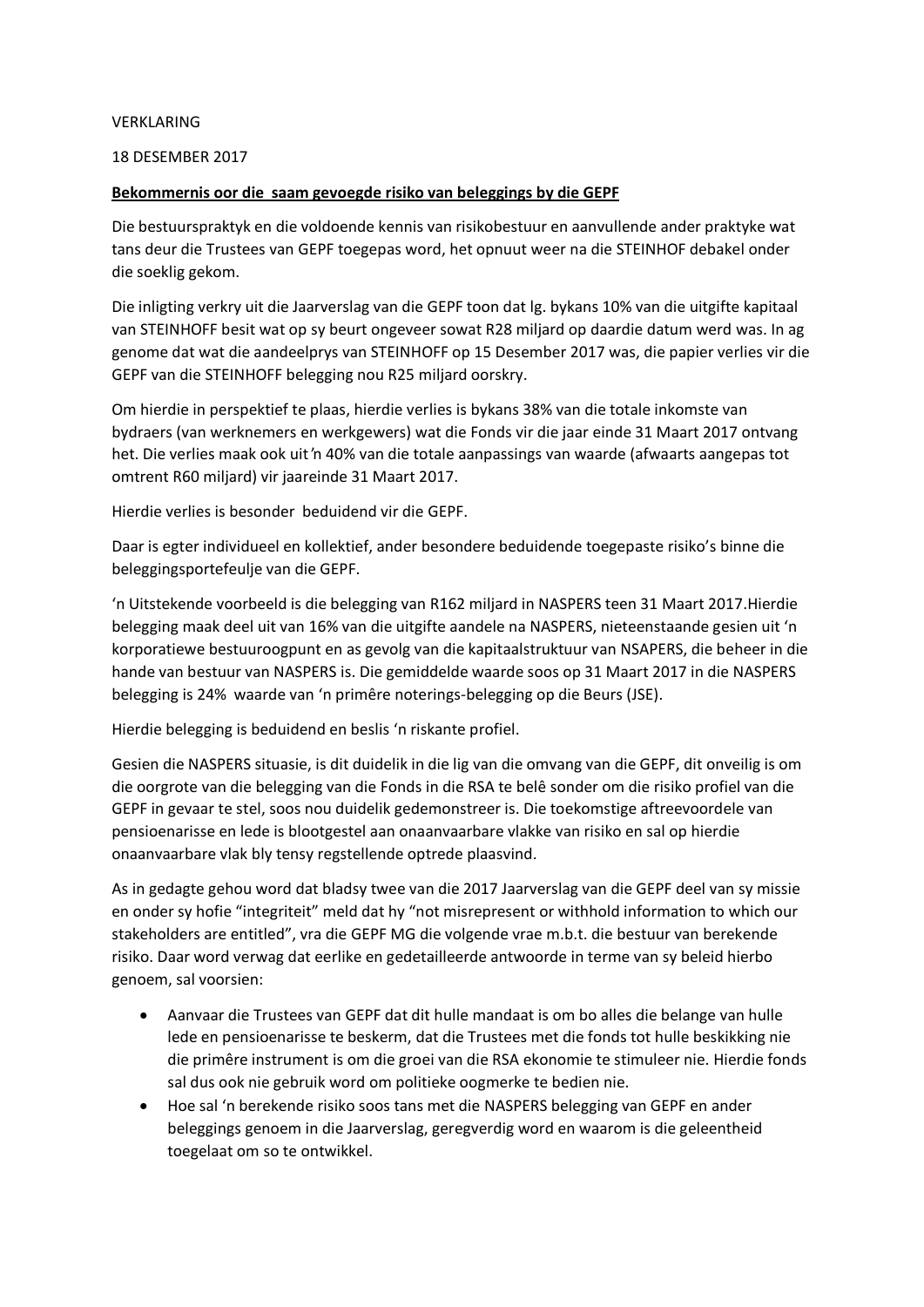- Is daar 'n plan om die beduidende risiko in die beleggings portefeulje van die GEPF te verminder en indien wel voorsien besonderhede en indien nie WAAROM nie.
- Waarom is die vlakke van oorsese beleggings in die verlede nie verhoog nie.
- Is die vlakke van oorsese beleggings verhoog relatief tot dit wat gegeld het op 31 Maart 2017, en indien wel, wat is parameters en tydskale.
- Is daar bo-limiete van blootstelling van individuele beleggings deur die GEPF in terme van bedrag, % eienaarskap, en/of die verhouding van belegging totale of sub-totale. Indien wel, watter limiete bestaan en hoe gereeld word herbalansering gedoen?

Ons verwys ook na die reuse bedrae wat in Staatsbeheerde Instansies bele is. Tans beloop hierdie beleggings volgens die jaarverslag van 2017, R135 biljoen. Van hierdie bedrag word R86 biljoen deur Eskom alleen geskuld. Die blootstelling van die GEPF aan hierdie instansies alleen toon 'n toename van R10 biljoen. Die toename van blootstelling aan Eskom alleen is dus ongeveer 12% nieteenstaande die ongelooflike swak bestuur aldaar die afgelope paar jaar. Selfs die Minister van Finansies beskou Eskom al as 'n risiko van die RSA ekonomie.

U idees oor die voordeel vir die fonds van hierdie SbI-beleggings wat op die oog af sonder beduidende voordeel van die fonds is, sal waardeer word.

Dringende terugvoer in verband met bg. sake sal waardeer word.

# **STATEMENT**

# **18 DECEMBER 2017**

### **Concern about concentration risk present in GEPF investments**

Following the ongoing fallout regarding Steinhoff, very serious concern has been expressed on the adequacy of the risk management policies and practices applied by the Trustees of the GEPF.

From the information available in the Annual Report of the GEPF for 2017, the GEPF held about 10% of the issued share capital of Steinhoff, with a fair value of about R28 billion at that date. Taking into account the share price of Steinhoff on 15 December 2017, the paper loss for the GEPF on the Steinhoff investment is now in excess of R25 billion.

To put this in perspective, this loss amounts to about 38% of the total contribution income (from the employers and employees) the Fund received in the year to 31 March 2017. The loss also amounts to an equivalent of about 40% of the total adjustments to fair value (a downward adjustment of about R60 billion) for the year ended 31 March 2017.

The extent of the loss is very, very significant to the GEPF.

There remain however, individually or collectively, other more significant concentration risks in the investment portfolio of the GEPF.

As the prime example of this is the investment in Naspers with a fair value of about R162 billion at 31 March 2017. This investment comprises 16% of the issued shares of Naspers, notwithstanding from a corporate governance perspective that due to the capital structure of Naspers, control resides in a special class of a relatively small number of shares controlled, among others, by office bearers of the company. The fair value, at 31 March 2017, of the investment in Naspers alone amounts to about 24% of the total fair value of investments with a primary listing on the JSE.